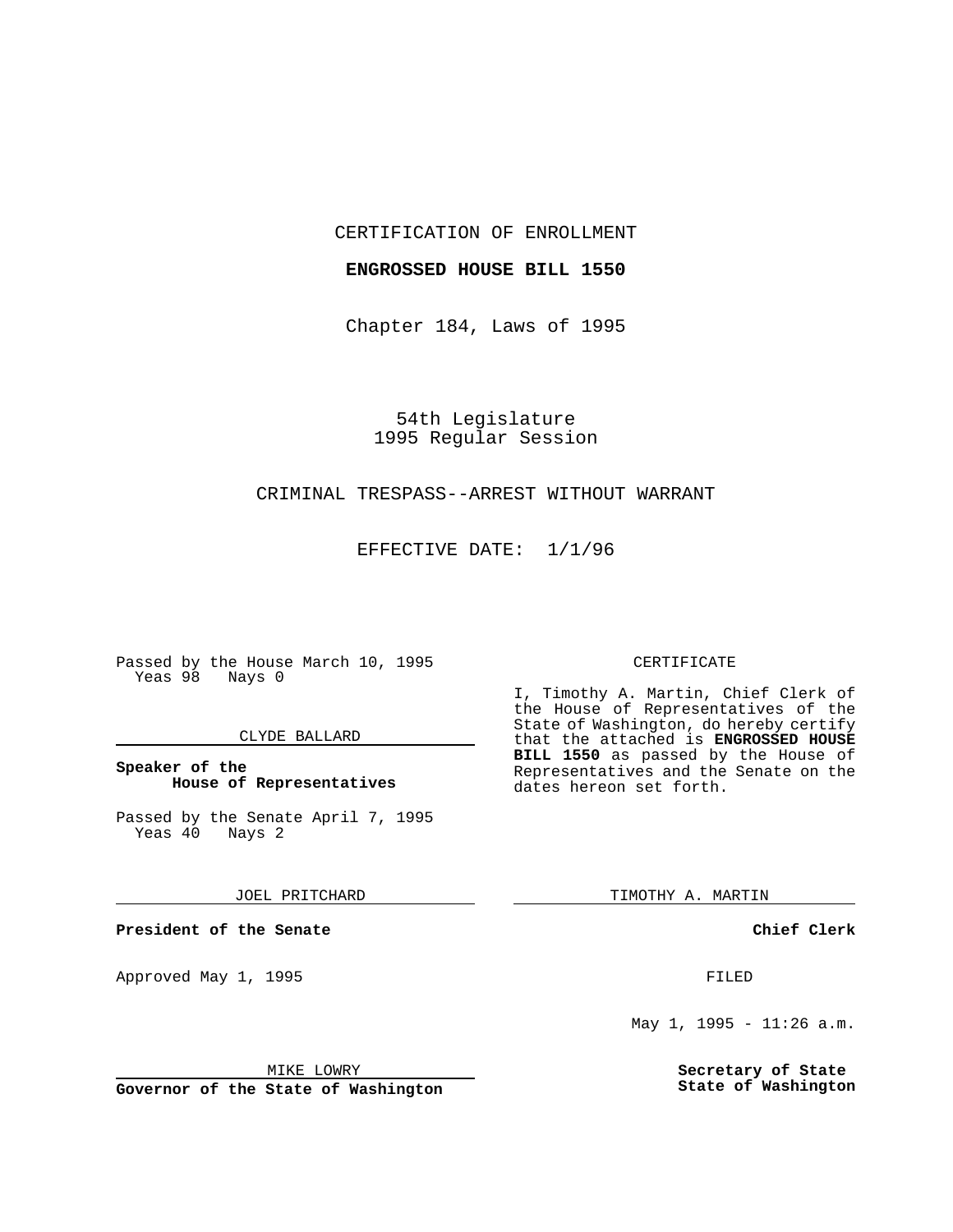# **ENGROSSED HOUSE BILL 1550** \_\_\_\_\_\_\_\_\_\_\_\_\_\_\_\_\_\_\_\_\_\_\_\_\_\_\_\_\_\_\_\_\_\_\_\_\_\_\_\_\_\_\_\_\_\_\_

\_\_\_\_\_\_\_\_\_\_\_\_\_\_\_\_\_\_\_\_\_\_\_\_\_\_\_\_\_\_\_\_\_\_\_\_\_\_\_\_\_\_\_\_\_\_\_

Passed Legislature - 1995 Regular Session

#### **State of Washington 54th Legislature 1995 Regular Session**

**By** Representatives Smith, Scott, Blanton, Benton, Campbell, Mielke, Huff, Lambert, Sheahan, Robertson, Carrell, McMahan, Padden, Delvin, Thompson and Kremen

Read first time 01/30/95. Referred to Committee on Law & Justice.

1 AN ACT Relating to authority of police to arrest without a warrant; 2 reenacting and amending RCW 10.31.100; and providing an effective date.

3 BE IT ENACTED BY THE LEGISLATURE OF THE STATE OF WASHINGTON:

4 **Sec. 1.** RCW 10.31.100 and 1993 c 209 s 1 and 1993 c 128 s 5 are 5 each reenacted and amended to read as follows:

 A police officer having probable cause to believe that a person has committed or is committing a felony shall have the authority to arrest the person without a warrant. A police officer may arrest a person without a warrant for committing a misdemeanor or gross misdemeanor only when the offense is committed in the presence of the officer, except as provided in subsections (1) through (10) of this section.

 (1) Any police officer having probable cause to believe that a person has committed or is committing a misdemeanor or gross misdemeanor, involving physical harm or threats of harm to any person or property or the unlawful taking of property or involving the use or possession of cannabis, or involving the acquisition, possession, or consumption of alcohol by a person under the age of twenty-one years 18 under RCW 66.44.270, or involving criminal trespass under RCW 9A.52.070 19 or 9A.52.080, shall have the authority to arrest the person.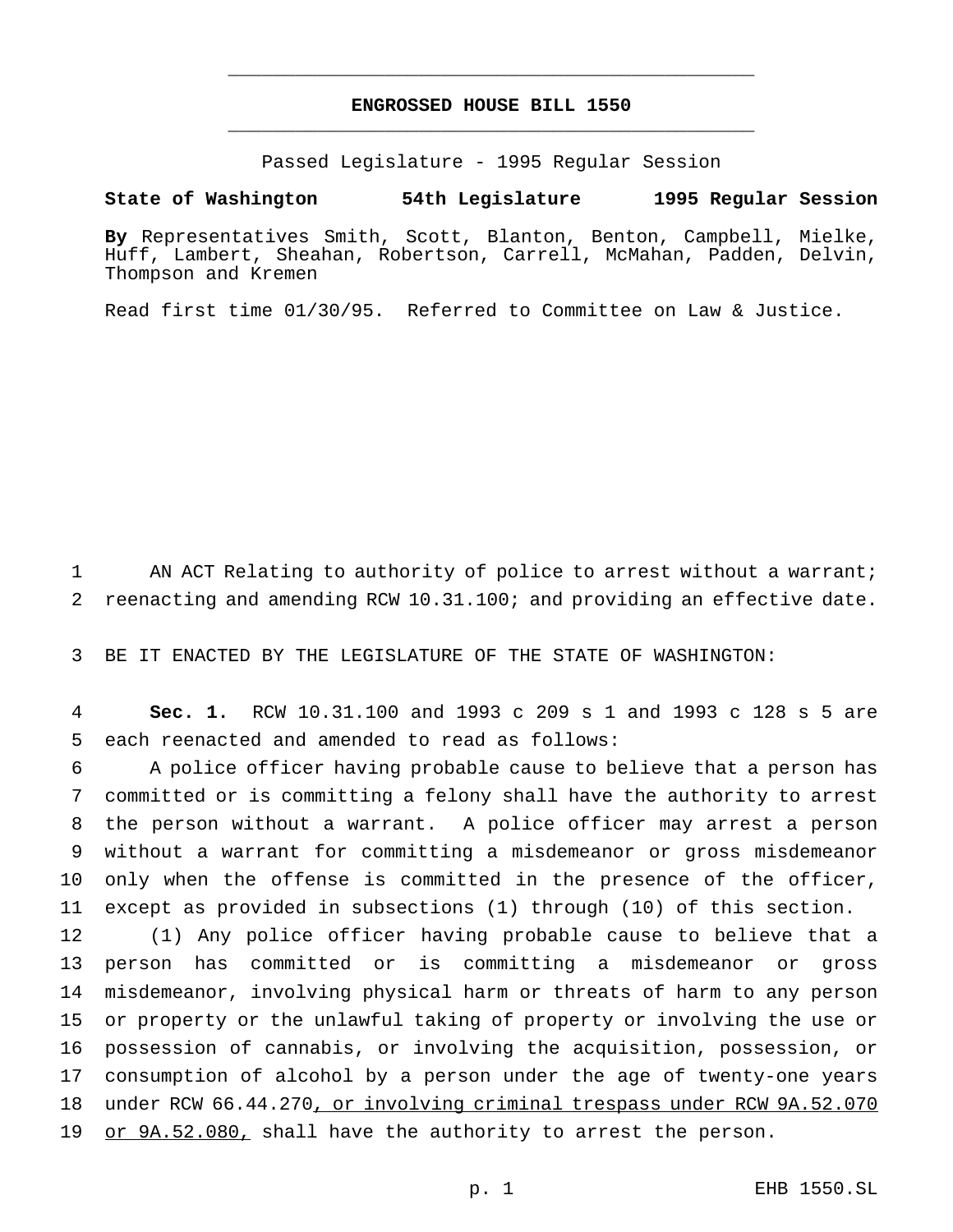(2) A police officer shall arrest and take into custody, pending release on bail, personal recognizance, or court order, a person without a warrant when the officer has probable cause to believe that: (a) An order has been issued of which the person has knowledge under RCW 10.99.040(2), 10.99.050, 26.09.060, 26.44.063, chapter 26.26 RCW, or chapter 26.50 RCW restraining the person and the person has violated the terms of the order restraining the person from acts or threats of violence or excluding the person from a residence or, in the case of an order issued under RCW 26.44.063, imposing any other restrictions or conditions upon the person; or

 (b) The person is eighteen years or older and within the preceding four hours has assaulted that person's spouse, former spouse, or a person eighteen years or older with whom the person resides or has formerly resided and the officer believes: (i) A felonious assault has occurred; (ii) an assault has occurred which has resulted in bodily injury to the victim, whether the injury is observable by the responding officer or not; or (iii) that any physical action has occurred which was intended to cause another person reasonably to fear imminent serious bodily injury or death. Bodily injury means physical pain, illness, or an impairment of physical condition. When the officer has probable cause to believe that spouses, former spouses, or other persons who reside together or formerly resided together have assaulted each other, the officer is not required to arrest both persons. The officer shall arrest the person whom the officer believes to be the primary physical aggressor. In making this determination, the officer shall make every reasonable effort to consider: (i) The intent to protect victims of domestic violence under RCW 10.99.010; (ii) the comparative extent of injuries inflicted or serious threats creating fear of physical injury; and (iii) the history of domestic violence between the persons involved.

 (3) Any police officer having probable cause to believe that a person has committed or is committing a violation of any of the following traffic laws shall have the authority to arrest the person: (a) RCW 46.52.010, relating to duty on striking an unattended car or other property;

 (b) RCW 46.52.020, relating to duty in case of injury to or death of a person or damage to an attended vehicle;

 (c) RCW 46.61.500 or 46.61.530, relating to reckless driving or racing of vehicles;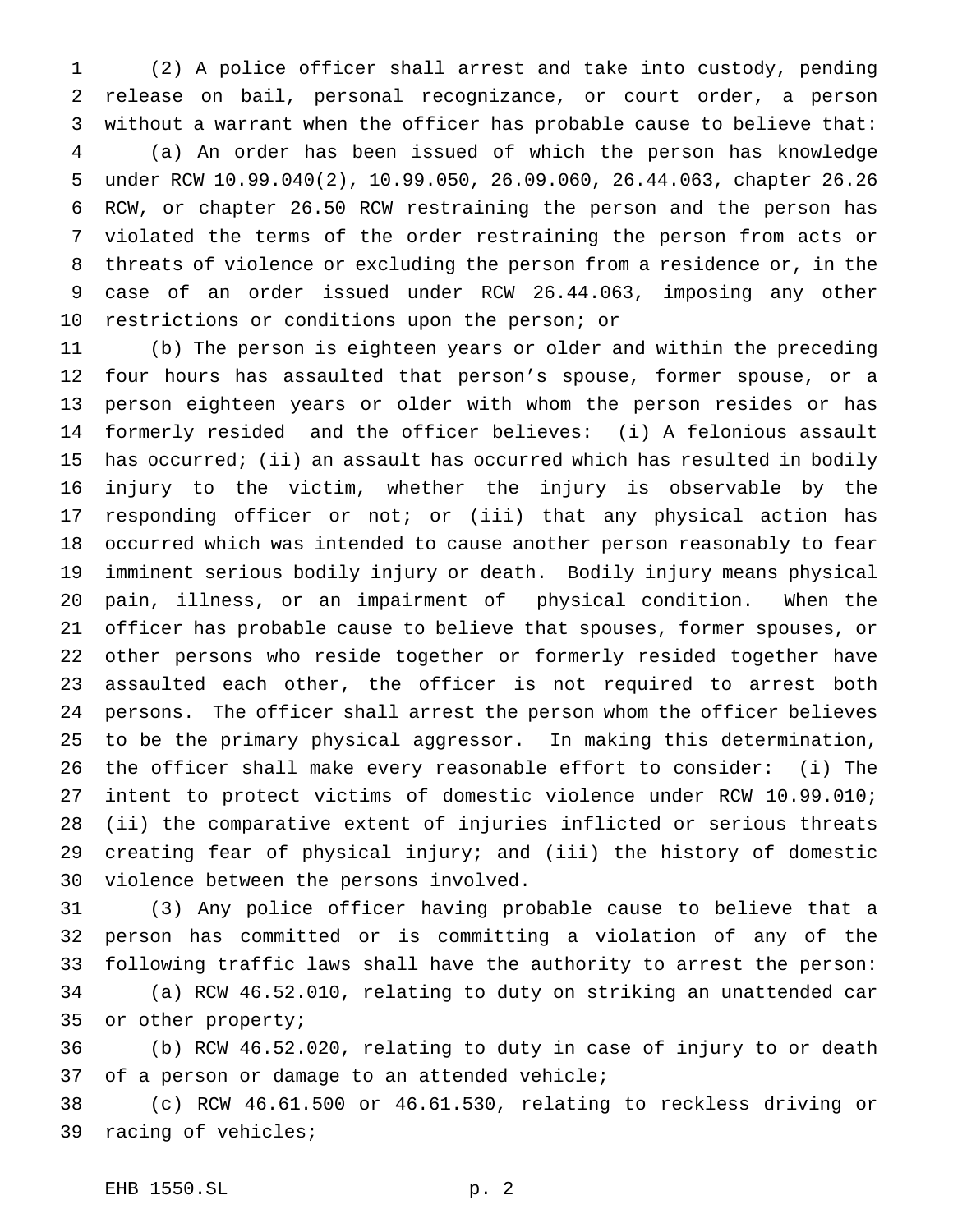(d) RCW 46.61.502 or 46.61.504, relating to persons under the influence of intoxicating liquor or drugs;

 (e) RCW 46.20.342, relating to driving a motor vehicle while operator's license is suspended or revoked;

 (f) RCW 46.61.525, relating to operating a motor vehicle in a negligent manner.

 (4) A law enforcement officer investigating at the scene of a motor vehicle accident may arrest the driver of a motor vehicle involved in the accident if the officer has probable cause to believe that the driver has committed in connection with the accident a violation of any traffic law or regulation.

 (5) Any police officer having probable cause to believe that a 13 person has committed or is committing a violation of RCW ((88.12.100)) 14 88.12.025 shall have the authority to arrest the person.

 (6) An officer may act upon the request of a law enforcement officer in whose presence a traffic infraction was committed, to stop, detain, arrest, or issue a notice of traffic infraction to the driver who is believed to have committed the infraction. The request by the witnessing officer shall give an officer the authority to take appropriate action under the laws of the state of Washington.

 (7) Any police officer having probable cause to believe that a person has committed or is committing any act of indecent exposure, as defined in RCW 9A.88.010, may arrest the person.

 (8) A police officer may arrest and take into custody, pending release on bail, personal recognizance, or court order, a person without a warrant when the officer has probable cause to believe that an order has been issued of which the person has knowledge under chapter 10.14 RCW and the person has violated the terms of that order.

 (9) Any police officer having probable cause to believe that a person has, within twenty-four hours of the alleged violation, committed a violation of RCW 9A.50.020 may arrest such person.

 (10) A police officer having probable cause to believe that a person illegally possesses or illegally has possessed a firearm or other dangerous weapon on private or public elementary or secondary school premises shall have the authority to arrest the person.

 For purposes of this subsection, the term "firearm" has the meaning defined in RCW 9.41.010 and the term "dangerous weapon" has the meaning defined in RCW 9.41.250 and 9.41.280(1) (c) through (e).